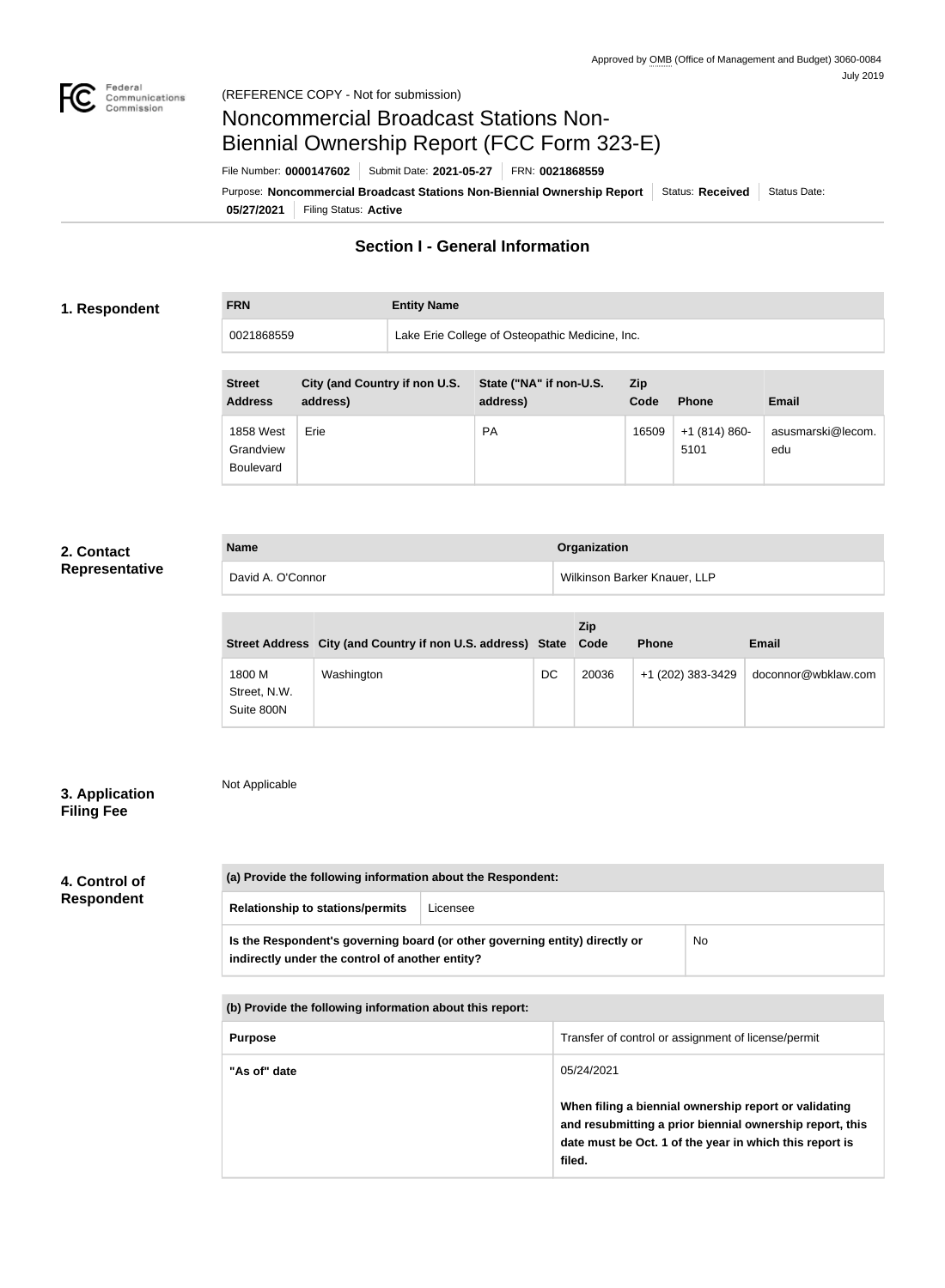**5. Licensee(s) /Permittees(s) and Station(s) /Permit(s)**

**Respondent is filing this report to cover the following Licensee(s)/Permittee(s) and station(s)/permit(s):**

| Licensee/Permittee Name                         | <b>FRN</b> |  |
|-------------------------------------------------|------------|--|
| Lake Erie College of Osteopathic Medicine, Inc. | 0021868559 |  |

| Fac. ID No. | <b>Call Sign</b> | <b>City</b>          | <b>State</b> | <b>Service</b> |
|-------------|------------------|----------------------|--------------|----------------|
| 27663       | <b>WSRQ</b>      | <b>SARASOTA</b>      | FL.          | AM             |
| 41215       | WMCE-FM          | <b>ERIE</b>          | <b>PA</b>    | <b>FM</b>      |
| 53029       | <b>WVIJ</b>      | PORT CHARLOTTE       | FL           | <b>FM</b>      |
| 64699       | WSRQ-FM          | <b>ZOLFO SPRINGS</b> | FL.          | <b>FM</b>      |
| 140532      | <b>W295BH</b>    | <b>SARASOTA</b>      | FL           | <b>FX</b>      |
| 201660      | <b>W237FJ</b>    | <b>VENICE</b>        | FL           | <b>FX</b>      |

# **Section II – Non-Biennial Ownership Information**

**1. 47 C.F.R. Section 73.3613 Documents**

Licensee/Permittee Respondents should list all contracts and other instruments set forth in 47 C.F.R. Section 73.3613(a) through (c) for the facility or facilities listed on this report. If the agreement is a network affiliation agreement, check the appropriate box. Otherwise, select "Other." Non-Licensee/Permittee Respondents should select "Not Applicable" in response to this question.

| Document Information                            |                                                 |  |
|-------------------------------------------------|-------------------------------------------------|--|
| Description of contract or instrument           | Bylaws, As Amended                              |  |
| Parties to contract or instrument               | Lake Erie College of Osteopathic Medicine, Inc. |  |
| Date of execution                               | 03/2017                                         |  |
| Date of expiration                              | No expiration date                              |  |
| <b>Agreement type</b><br>(check all that apply) | Other<br>Agreement Type: Bylaws, As Amended     |  |

| <b>Document Information</b>                     |                                                      |  |
|-------------------------------------------------|------------------------------------------------------|--|
| Description of contract or instrument           | Management Agreement                                 |  |
| Parties to contract or instrument               | Licensee and JAS Management, LLC                     |  |
| Date of execution                               | 09/2018                                              |  |
| Date of expiration                              | 08/2021                                              |  |
| <b>Agreement type</b><br>(check all that apply) | Other<br><b>Agreement Type: Management Agreement</b> |  |

| <b>Document Information</b>                     |                                                           |  |
|-------------------------------------------------|-----------------------------------------------------------|--|
| Description of contract or instrument           | Amended and Restated Articles of Incorporation            |  |
| Parties to contract or instrument               | Lake Erie College of Osteopathic Medicine, Inc.           |  |
| Date of execution                               | 01/1993                                                   |  |
| Date of expiration                              | No expiration date                                        |  |
| <b>Agreement type</b><br>(check all that apply) | Other<br><b>Agreement Type: Articles of Incorporation</b> |  |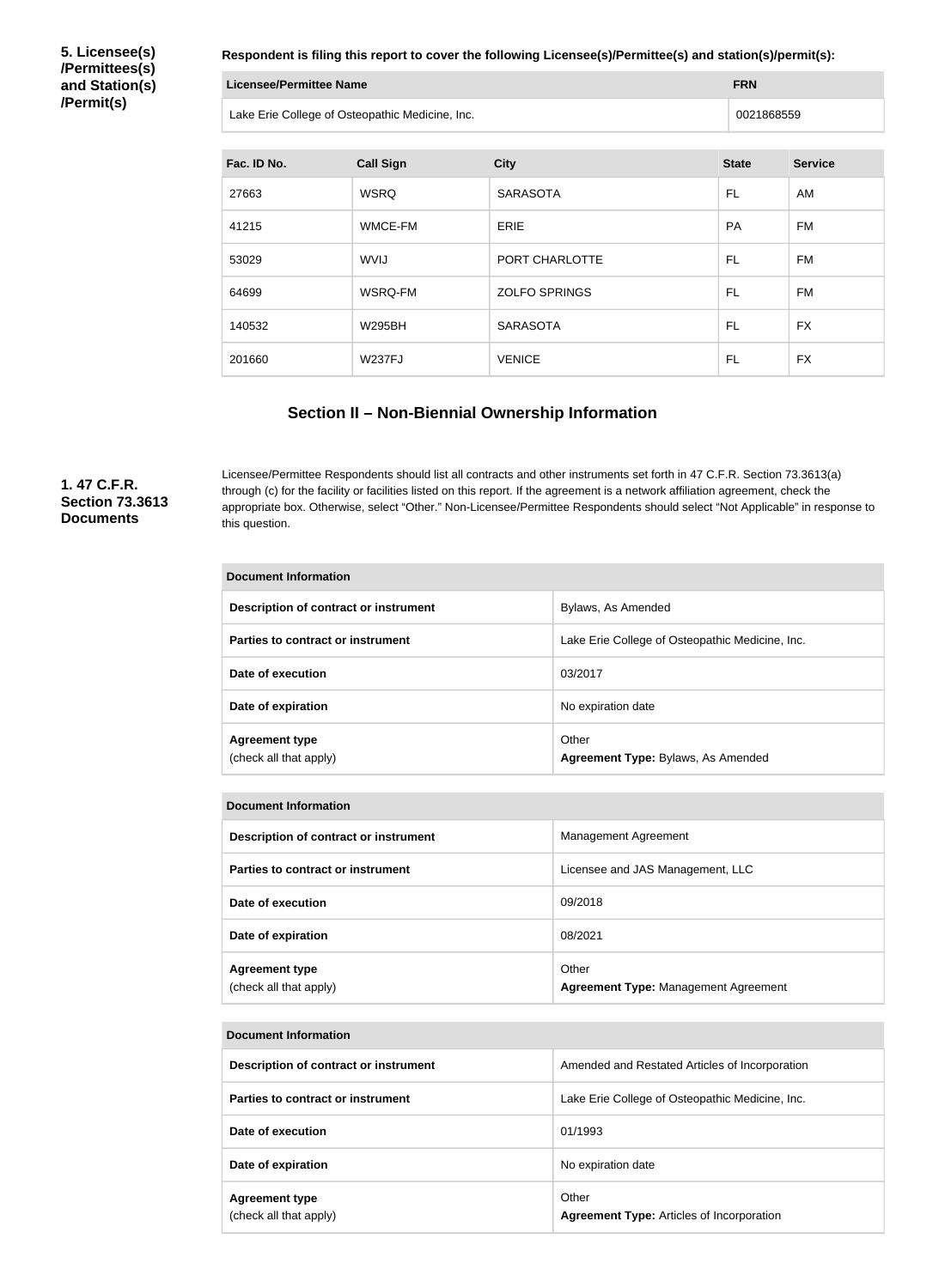# **2. Ownership Interests**

**(a)** Ownership Interests. This Question requires Respondents to enter detailed information about ownership interests by generating a series of subforms. Answer each question on each subform. The first subform listing should be for the Respondent itself. If the Respondent is not a natural person, also list each of the officers, members of the governing board (or other governing entity), stockholders, and any other persons or entities with a direct attributable interest in the Respondent pursuant to the standards set forth in 47 C.F.R. Section 73.3555. (A "direct" interest is one that is not held through any intervening companies or entities.) List each interest holder with a direct attributable interest in the Respondent separately.

Leave the percentage of total assets (Equity Debt Plus) field blank for an interest holder unless that interest holder has an attributable interest in the Respondent solely on the basis of the Commission's Equity Debt Plus attribution standard, 47 C.F.R. Section 73.3555, Note 2(i).

In the case of vertical or indirect ownership structures, list only those interests in the Respondent that also represent an attributable interest in the Licensee(s) or Permittee(s) for which the report is being submitted.

Entities that are part of an organizational structure that includes holding companies or other forms of indirect ownership must file separate ownership reports. In such a structure do not report, or file a separate report for, any interest holder that does not have an attributable interest in the Licensee(s) or Permittee(s) for which the report is being submitted.

Please see the Instructions for further detail concerning interests that must be reported in response to this question.

The Respondent must provide an FCC Registration Number for each interest holder reported in response to this question. Please see the Instructions for detailed information and guidance concerning this requirement.

| <b>FRN</b>                                                                                                                       | 0021868559                                      |                               |  |  |
|----------------------------------------------------------------------------------------------------------------------------------|-------------------------------------------------|-------------------------------|--|--|
| <b>Entity Name</b>                                                                                                               | Lake Erie College of Osteopathic Medicine, Inc. |                               |  |  |
| <b>Address</b>                                                                                                                   | PO Box                                          |                               |  |  |
|                                                                                                                                  | <b>Street 1</b>                                 | 1858 West Grandview Boulevard |  |  |
|                                                                                                                                  | <b>Street 2</b>                                 |                               |  |  |
|                                                                                                                                  | <b>City</b>                                     | Erie                          |  |  |
|                                                                                                                                  | State ("NA" if non-U.S.<br>address)             | PA                            |  |  |
|                                                                                                                                  | <b>Zip/Postal Code</b>                          | 16509                         |  |  |
|                                                                                                                                  | Country (if non-U.S.<br>address)                | <b>United States</b>          |  |  |
| <b>Listing Type</b>                                                                                                              | Respondent                                      |                               |  |  |
| <b>Positional Interests</b><br>(check all that apply)                                                                            | Respondent                                      |                               |  |  |
| <b>Interest Percentages</b>                                                                                                      | Voting                                          | 0.0%                          |  |  |
| (enter percentage values<br>from 0.0 to 100.0)                                                                                   | <b>Total assets (Equity Debt</b><br>Plus)       | 0.0%                          |  |  |
| Does interest holder have an attributable interest in one or more broadcast stations<br>No<br>that do not appear on this report? |                                                 |                               |  |  |

### **Ownership Information**

| <b>FRN</b>     | 9990134941      |                               |  |
|----------------|-----------------|-------------------------------|--|
| <b>Name</b>    | Mary L. Eckert  |                               |  |
| <b>Address</b> | PO Box          |                               |  |
|                | <b>Street 1</b> | 1858 West Grandview Boulevard |  |
|                | <b>Street 2</b> |                               |  |
|                |                 |                               |  |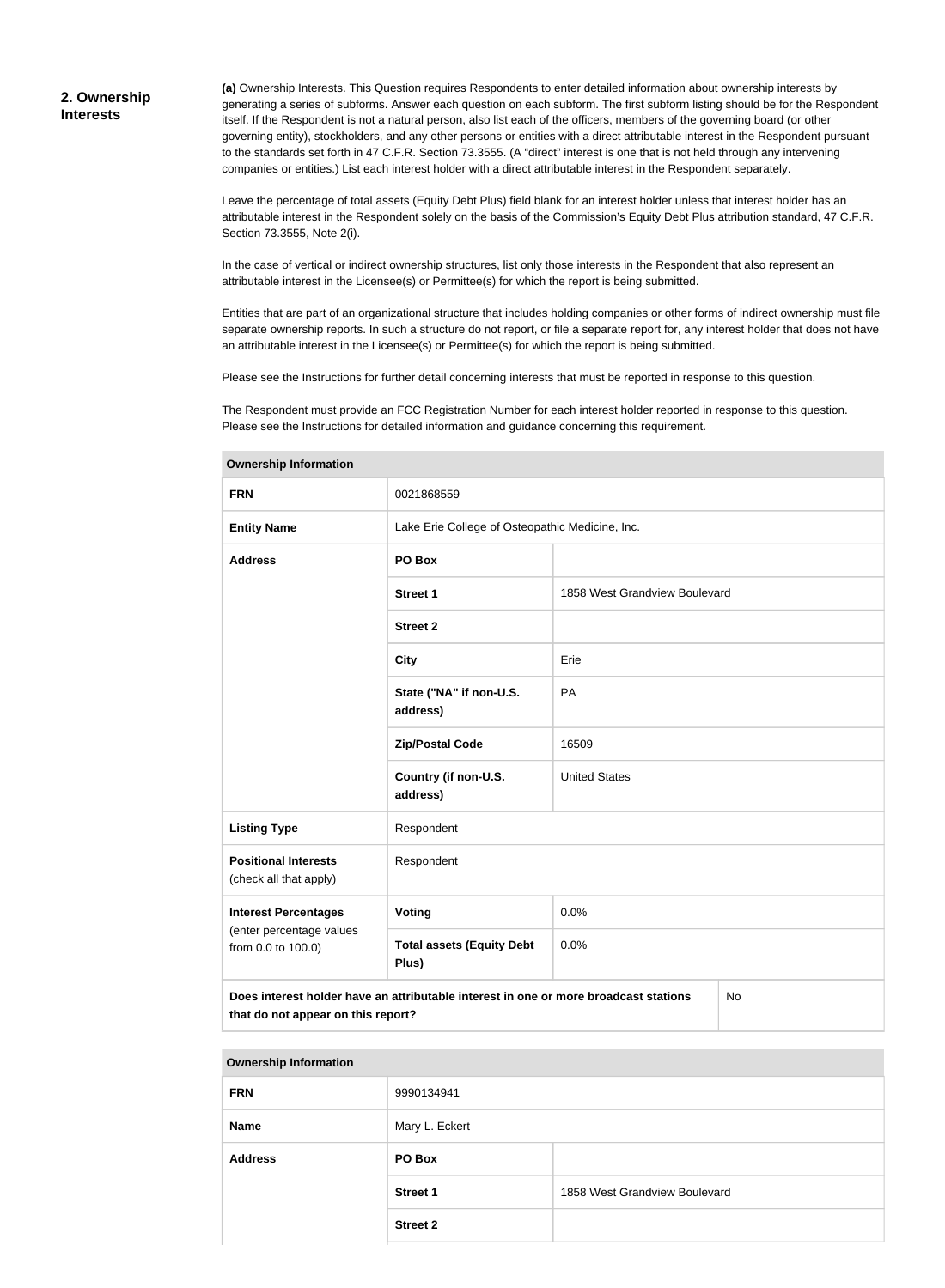|                                                                                                                                  | <b>City</b>                                           | Erie                 |  |
|----------------------------------------------------------------------------------------------------------------------------------|-------------------------------------------------------|----------------------|--|
|                                                                                                                                  | State ("NA" if non-U.S.<br>address)                   | <b>PA</b>            |  |
|                                                                                                                                  | <b>Zip/Postal Code</b>                                | 16509                |  |
|                                                                                                                                  | Country (if non-U.S.<br>address)                      | <b>United States</b> |  |
| <b>Listing Type</b>                                                                                                              | <b>Other Interest Holder</b>                          |                      |  |
| <b>Positional Interests</b><br>(check all that apply)                                                                            | Member of Governing Board (or other governing entity) |                      |  |
| <b>Principal Profession or</b><br><b>Occupation</b>                                                                              | Education                                             |                      |  |
| By Whom Appointed or<br><b>Elected</b>                                                                                           | Board                                                 |                      |  |
| <b>Interest Percentages</b>                                                                                                      | Voting                                                | 10.0%                |  |
| (enter percentage values<br>from 0.0 to 100.0)                                                                                   | <b>Total assets (Equity Debt</b><br>Plus)             |                      |  |
| Does interest holder have an attributable interest in one or more broadcast stations<br>No<br>that do not appear on this report? |                                                       |                      |  |

| <b>FRN</b>                                                                                                                       | 9990134943                                                     |                               |  |
|----------------------------------------------------------------------------------------------------------------------------------|----------------------------------------------------------------|-------------------------------|--|
| <b>Name</b>                                                                                                                      | John M. Ferretti                                               |                               |  |
| <b>Address</b>                                                                                                                   | PO Box                                                         |                               |  |
|                                                                                                                                  | <b>Street 1</b>                                                | 1858 West Grandview Boulevard |  |
|                                                                                                                                  | <b>Street 2</b>                                                |                               |  |
|                                                                                                                                  | <b>City</b>                                                    | Erie                          |  |
|                                                                                                                                  | State ("NA" if non-U.S.<br>address)                            | PA                            |  |
|                                                                                                                                  | <b>Zip/Postal Code</b>                                         | 16509                         |  |
|                                                                                                                                  | Country (if non-U.S.<br>address)                               | <b>United States</b>          |  |
| <b>Listing Type</b>                                                                                                              | Other Interest Holder                                          |                               |  |
| <b>Positional Interests</b><br>(check all that apply)                                                                            | Officer, Member of Governing Board (or other governing entity) |                               |  |
| <b>Principal Profession or</b><br><b>Occupation</b>                                                                              | Education                                                      |                               |  |
| <b>By Whom Appointed or</b><br><b>Elected</b>                                                                                    | <b>Board</b>                                                   |                               |  |
| <b>Interest Percentages</b>                                                                                                      | Voting                                                         | 0.0%                          |  |
| (enter percentage values<br>from 0.0 to 100.0)                                                                                   | <b>Total assets (Equity Debt</b><br>Plus)                      |                               |  |
| Does interest holder have an attributable interest in one or more broadcast stations<br>No<br>that do not appear on this report? |                                                                |                               |  |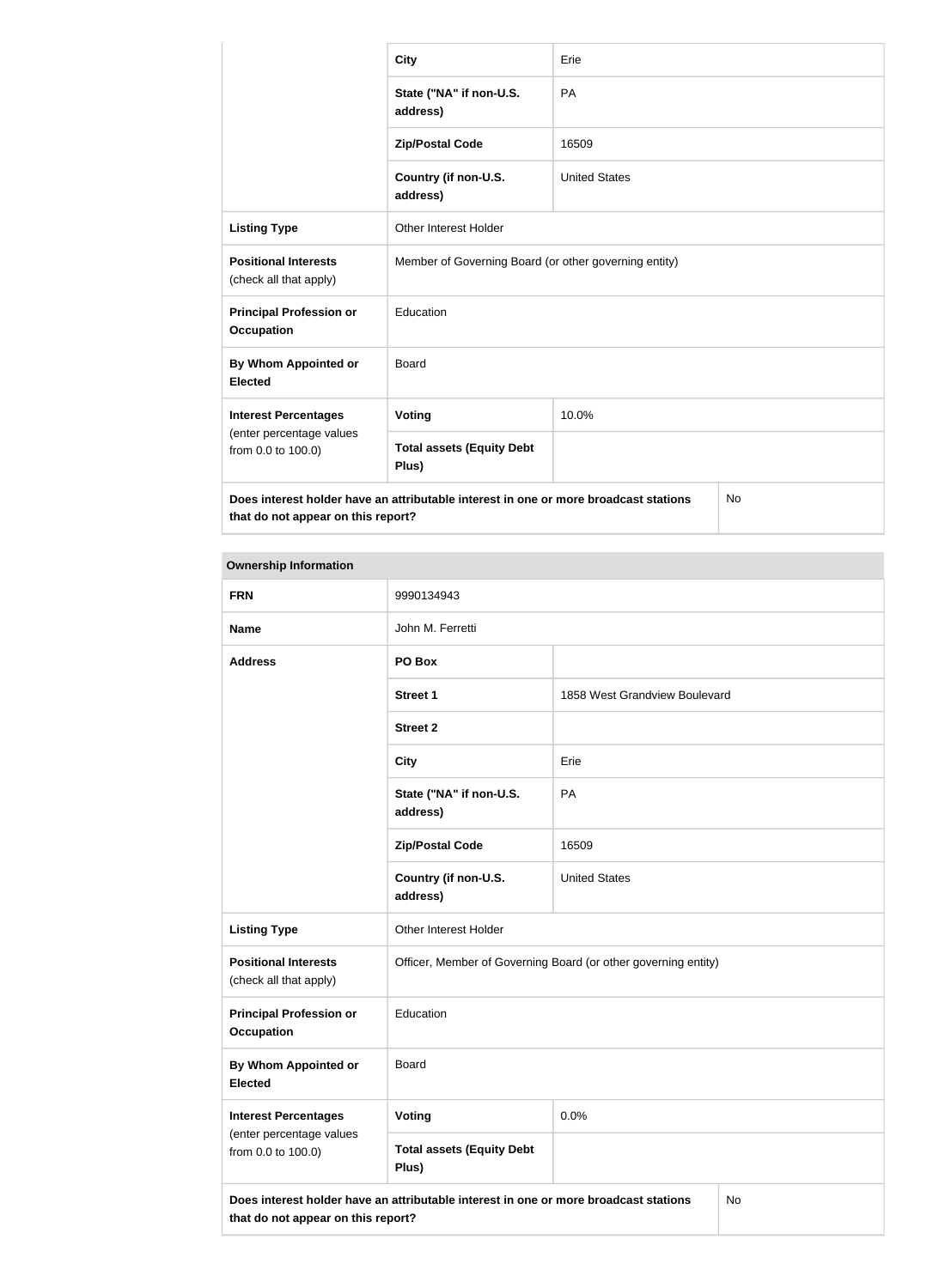| <b>Ownership Information</b>                                                                                                     |                                                                |                               |  |
|----------------------------------------------------------------------------------------------------------------------------------|----------------------------------------------------------------|-------------------------------|--|
| <b>FRN</b>                                                                                                                       | 9990134944                                                     |                               |  |
| <b>Name</b>                                                                                                                      | Silvia M. Ferretti                                             |                               |  |
| <b>Address</b>                                                                                                                   | PO Box                                                         |                               |  |
|                                                                                                                                  | <b>Street 1</b>                                                | 1858 West Grandview Boulevard |  |
|                                                                                                                                  | <b>Street 2</b>                                                |                               |  |
|                                                                                                                                  | <b>City</b>                                                    | Erie                          |  |
|                                                                                                                                  | State ("NA" if non-U.S.<br>address)                            | PA                            |  |
|                                                                                                                                  | <b>Zip/Postal Code</b>                                         | 16509                         |  |
|                                                                                                                                  | Country (if non-U.S.<br>address)                               | <b>United States</b>          |  |
| <b>Listing Type</b>                                                                                                              | Other Interest Holder                                          |                               |  |
| <b>Positional Interests</b><br>(check all that apply)                                                                            | Officer, Member of Governing Board (or other governing entity) |                               |  |
| <b>Principal Profession or</b><br><b>Occupation</b>                                                                              | Education                                                      |                               |  |
| <b>By Whom Appointed or</b><br><b>Elected</b>                                                                                    | Board                                                          |                               |  |
| <b>Interest Percentages</b>                                                                                                      | Voting                                                         | 0.0%                          |  |
| (enter percentage values<br>from 0.0 to 100.0)                                                                                   | <b>Total assets (Equity Debt</b><br>Plus)                      |                               |  |
| Does interest holder have an attributable interest in one or more broadcast stations<br>No<br>that do not appear on this report? |                                                                |                               |  |

| <b>FRN</b>                                            | 9990134945                                            |                               |
|-------------------------------------------------------|-------------------------------------------------------|-------------------------------|
| <b>Name</b>                                           | Suzanne K. Kelley                                     |                               |
| <b>Address</b>                                        | PO Box                                                |                               |
|                                                       | <b>Street 1</b>                                       | 1858 West Grandview Boulevard |
|                                                       | <b>Street 2</b>                                       |                               |
|                                                       | <b>City</b>                                           | Erie                          |
|                                                       | State ("NA" if non-U.S.<br>address)                   | <b>PA</b>                     |
|                                                       | <b>Zip/Postal Code</b>                                | 16509                         |
|                                                       | Country (if non-U.S.<br>address)                      | <b>United States</b>          |
| <b>Listing Type</b>                                   | Other Interest Holder                                 |                               |
| <b>Positional Interests</b><br>(check all that apply) | Member of Governing Board (or other governing entity) |                               |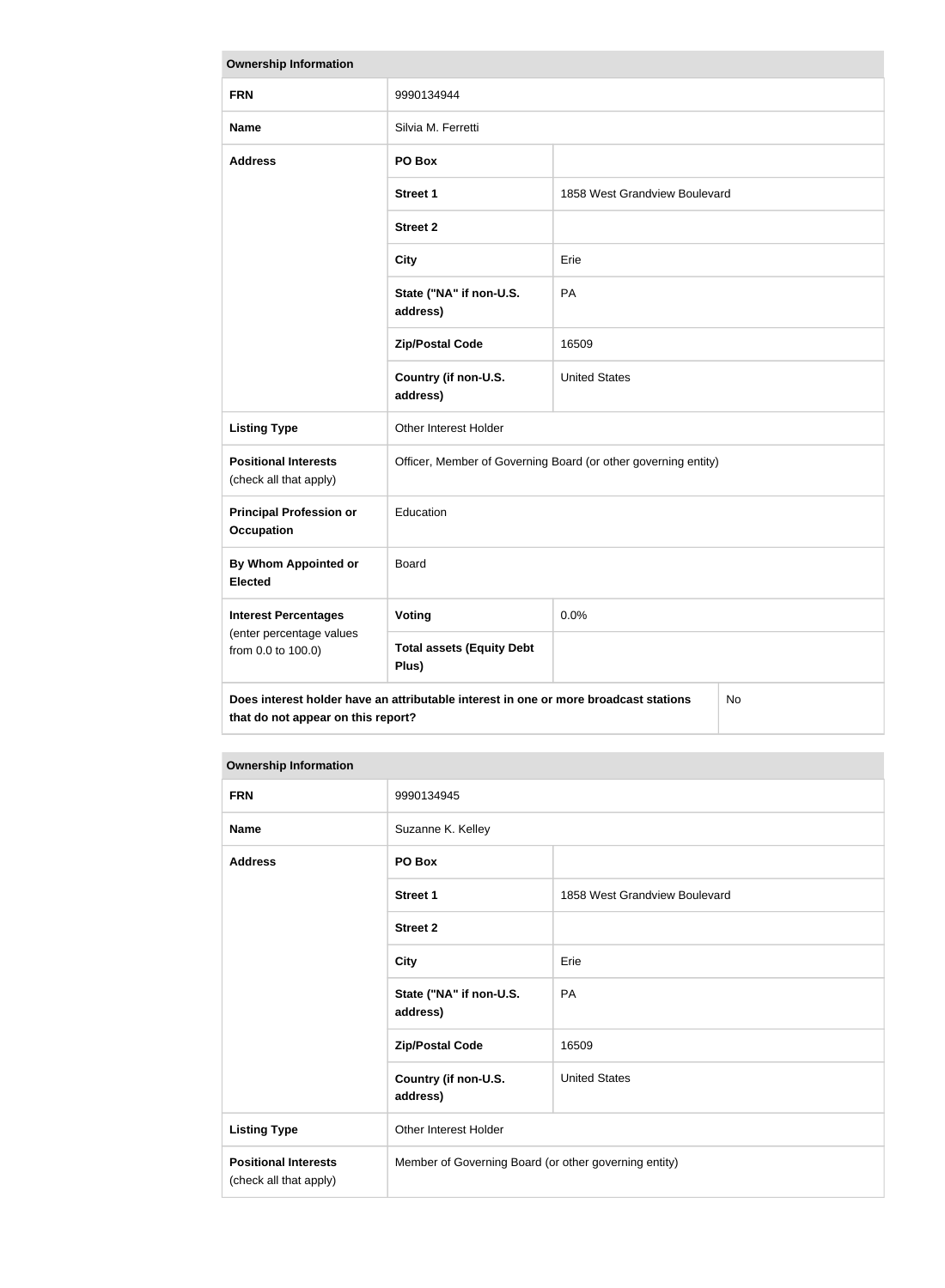| <b>Principal Profession or</b><br><b>Occupation</b>                                                                               | <b>Education</b>                          |         |  |
|-----------------------------------------------------------------------------------------------------------------------------------|-------------------------------------------|---------|--|
| By Whom Appointed or<br><b>Elected</b>                                                                                            | Board                                     |         |  |
| <b>Interest Percentages</b><br>(enter percentage values<br>from 0.0 to 100.0)                                                     | Voting                                    | 10.0%   |  |
|                                                                                                                                   | <b>Total assets (Equity Debt</b><br>Plus) | $0.0\%$ |  |
| Does interest holder have an attributable interest in one or more broadcast stations<br>No.<br>that do not appear on this report? |                                           |         |  |

| <b>FRN</b>                                                                                                                       | 9990134947                                            |                               |  |
|----------------------------------------------------------------------------------------------------------------------------------|-------------------------------------------------------|-------------------------------|--|
| <b>Name</b>                                                                                                                      | Joan L. Moore                                         |                               |  |
| <b>Address</b>                                                                                                                   | PO Box                                                |                               |  |
|                                                                                                                                  | <b>Street 1</b>                                       | 1858 West Grandview Boulevard |  |
|                                                                                                                                  | <b>Street 2</b>                                       |                               |  |
|                                                                                                                                  | <b>City</b>                                           | Erie                          |  |
|                                                                                                                                  | State ("NA" if non-U.S.<br>address)                   | PA                            |  |
|                                                                                                                                  | <b>Zip/Postal Code</b>                                | 16509                         |  |
|                                                                                                                                  | Country (if non-U.S.<br>address)                      | <b>United States</b>          |  |
| <b>Listing Type</b>                                                                                                              | Other Interest Holder                                 |                               |  |
| <b>Positional Interests</b><br>(check all that apply)                                                                            | Member of Governing Board (or other governing entity) |                               |  |
| <b>Principal Profession or</b><br><b>Occupation</b>                                                                              | Education                                             |                               |  |
| <b>By Whom Appointed or</b><br><b>Elected</b>                                                                                    | <b>Board</b>                                          |                               |  |
| <b>Interest Percentages</b>                                                                                                      | <b>Voting</b>                                         | 10.0%                         |  |
| (enter percentage values<br>from 0.0 to 100.0)                                                                                   | <b>Total assets (Equity Debt</b><br>Plus)             | 0.0%                          |  |
| Does interest holder have an attributable interest in one or more broadcast stations<br>No<br>that do not appear on this report? |                                                       |                               |  |

| <b>FRN</b>     | 9990134948       |                               |
|----------------|------------------|-------------------------------|
| <b>Name</b>    | Marlene D. Mosco |                               |
| <b>Address</b> | PO Box           |                               |
|                | <b>Street 1</b>  | 1858 West Grandview Boulevard |
|                | <b>Street 2</b>  |                               |
|                | <b>City</b>      | Erie                          |
|                |                  |                               |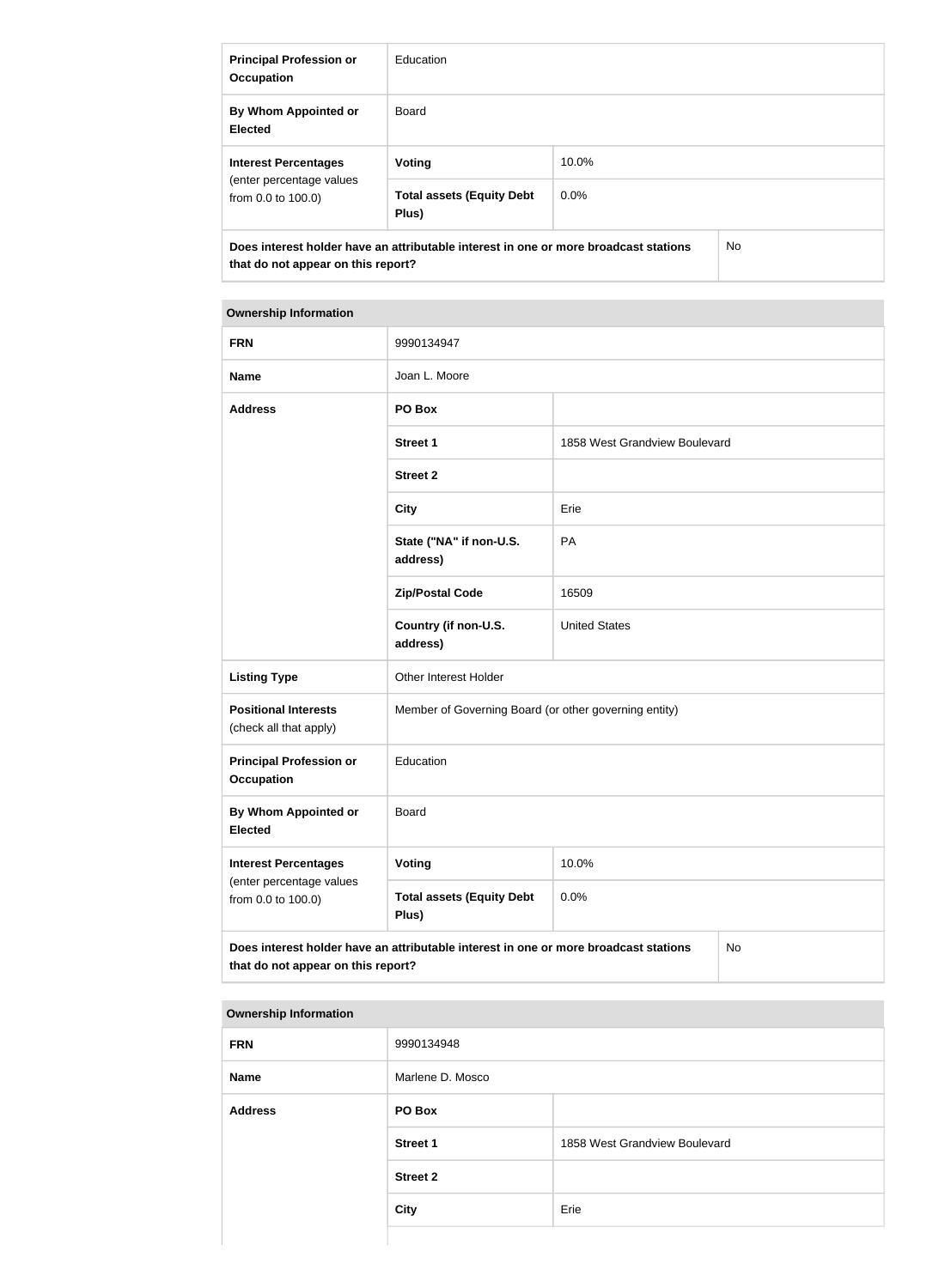|                                                       | State ("NA" if non-U.S.<br>address)                                                                                                     | PA                   |  |
|-------------------------------------------------------|-----------------------------------------------------------------------------------------------------------------------------------------|----------------------|--|
|                                                       | <b>Zip/Postal Code</b>                                                                                                                  | 16509                |  |
|                                                       | Country (if non-U.S.<br>address)                                                                                                        | <b>United States</b> |  |
| <b>Listing Type</b>                                   | <b>Other Interest Holder</b>                                                                                                            |                      |  |
| <b>Positional Interests</b><br>(check all that apply) | Member of Governing Board (or other governing entity)                                                                                   |                      |  |
| <b>Principal Profession or</b><br><b>Occupation</b>   | Education                                                                                                                               |                      |  |
| By Whom Appointed or<br><b>Elected</b>                | <b>Board</b>                                                                                                                            |                      |  |
| <b>Interest Percentages</b>                           | 10.0%<br>Voting                                                                                                                         |                      |  |
| (enter percentage values<br>from 0.0 to 100.0)        | <b>Total assets (Equity Debt</b><br>Plus)                                                                                               |                      |  |
|                                                       | Does interest holder have an attributable interest in one or more broadcast stations<br><b>No</b><br>that do not appear on this report? |                      |  |

| <b>Ownership Information</b> |
|------------------------------|
|                              |

**College** 

| <b>FRN</b>                                            | 9990134949                                                                           |                               |    |
|-------------------------------------------------------|--------------------------------------------------------------------------------------|-------------------------------|----|
| <b>Name</b>                                           | Richard P. Olinger                                                                   |                               |    |
| <b>Address</b>                                        | PO Box                                                                               |                               |    |
|                                                       | <b>Street 1</b>                                                                      | 1858 West Grandview Boulevard |    |
|                                                       | <b>Street 2</b>                                                                      |                               |    |
|                                                       | <b>City</b>                                                                          | Erie                          |    |
|                                                       | State ("NA" if non-U.S.<br>address)                                                  | PA                            |    |
|                                                       | <b>Zip/Postal Code</b>                                                               | 16509                         |    |
|                                                       | Country (if non-U.S.<br>address)                                                     | <b>United States</b>          |    |
| <b>Listing Type</b>                                   | Other Interest Holder                                                                |                               |    |
| <b>Positional Interests</b><br>(check all that apply) | Officer, Member of Governing Board (or other governing entity)                       |                               |    |
| <b>Principal Profession or</b><br><b>Occupation</b>   | Education                                                                            |                               |    |
| <b>By Whom Appointed or</b><br><b>Elected</b>         | <b>Board</b>                                                                         |                               |    |
| <b>Interest Percentages</b>                           | Voting                                                                               | 10.0%                         |    |
| (enter percentage values<br>from 0.0 to 100.0)        | <b>Total assets (Equity Debt</b><br>Plus)                                            |                               |    |
| that do not appear on this report?                    | Does interest holder have an attributable interest in one or more broadcast stations |                               | No |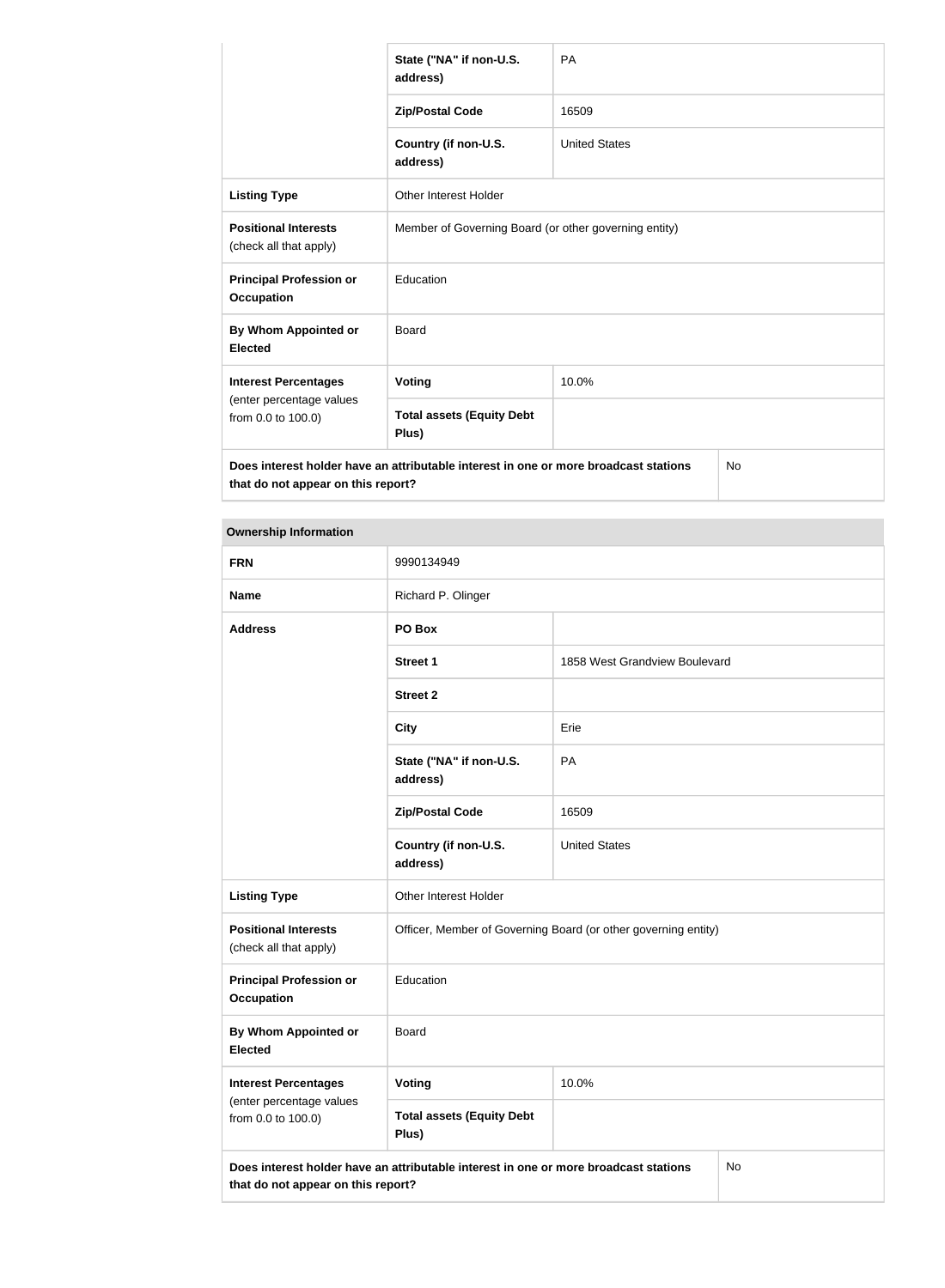| <b>Ownership Information</b>                                                                                                            |                                                       |                               |  |
|-----------------------------------------------------------------------------------------------------------------------------------------|-------------------------------------------------------|-------------------------------|--|
| <b>FRN</b>                                                                                                                              | 9990134950                                            |                               |  |
| <b>Name</b>                                                                                                                             | Nancy Peaden                                          |                               |  |
| <b>Address</b>                                                                                                                          | PO Box                                                |                               |  |
|                                                                                                                                         | <b>Street 1</b>                                       | 1858 West Grandview Boulevard |  |
|                                                                                                                                         | <b>Street 2</b>                                       |                               |  |
|                                                                                                                                         | <b>City</b>                                           | Erie                          |  |
|                                                                                                                                         | State ("NA" if non-U.S.<br>address)                   | PA                            |  |
|                                                                                                                                         | <b>Zip/Postal Code</b>                                | 16509                         |  |
|                                                                                                                                         | Country (if non-U.S.<br>address)                      | <b>United States</b>          |  |
| <b>Listing Type</b>                                                                                                                     | Other Interest Holder                                 |                               |  |
| <b>Positional Interests</b><br>(check all that apply)                                                                                   | Member of Governing Board (or other governing entity) |                               |  |
| <b>Principal Profession or</b><br><b>Occupation</b>                                                                                     | Education                                             |                               |  |
| <b>By Whom Appointed or</b><br><b>Elected</b>                                                                                           | <b>Board</b>                                          |                               |  |
| <b>Interest Percentages</b>                                                                                                             | Voting                                                | 10.0%                         |  |
| (enter percentage values<br>from 0.0 to 100.0)                                                                                          | <b>Total assets (Equity Debt</b><br>Plus)             |                               |  |
| Does interest holder have an attributable interest in one or more broadcast stations<br><b>No</b><br>that do not appear on this report? |                                                       |                               |  |

| <b>FRN</b>                                            | 9990134951                                            |                               |
|-------------------------------------------------------|-------------------------------------------------------|-------------------------------|
| <b>Name</b>                                           | Dennis Styn                                           |                               |
| <b>Address</b>                                        | PO Box                                                |                               |
|                                                       | <b>Street 1</b>                                       | 1858 West Grandview Boulevard |
|                                                       | <b>Street 2</b>                                       |                               |
|                                                       | <b>City</b>                                           | Erie                          |
|                                                       | State ("NA" if non-U.S.<br>address)                   | PA                            |
|                                                       | <b>Zip/Postal Code</b>                                | 16509                         |
|                                                       | Country (if non-U.S.<br>address)                      | <b>United States</b>          |
| <b>Listing Type</b>                                   | <b>Other Interest Holder</b>                          |                               |
| <b>Positional Interests</b><br>(check all that apply) | Member of Governing Board (or other governing entity) |                               |
| <b>Principal Profession or</b><br><b>Occupation</b>   | Education                                             |                               |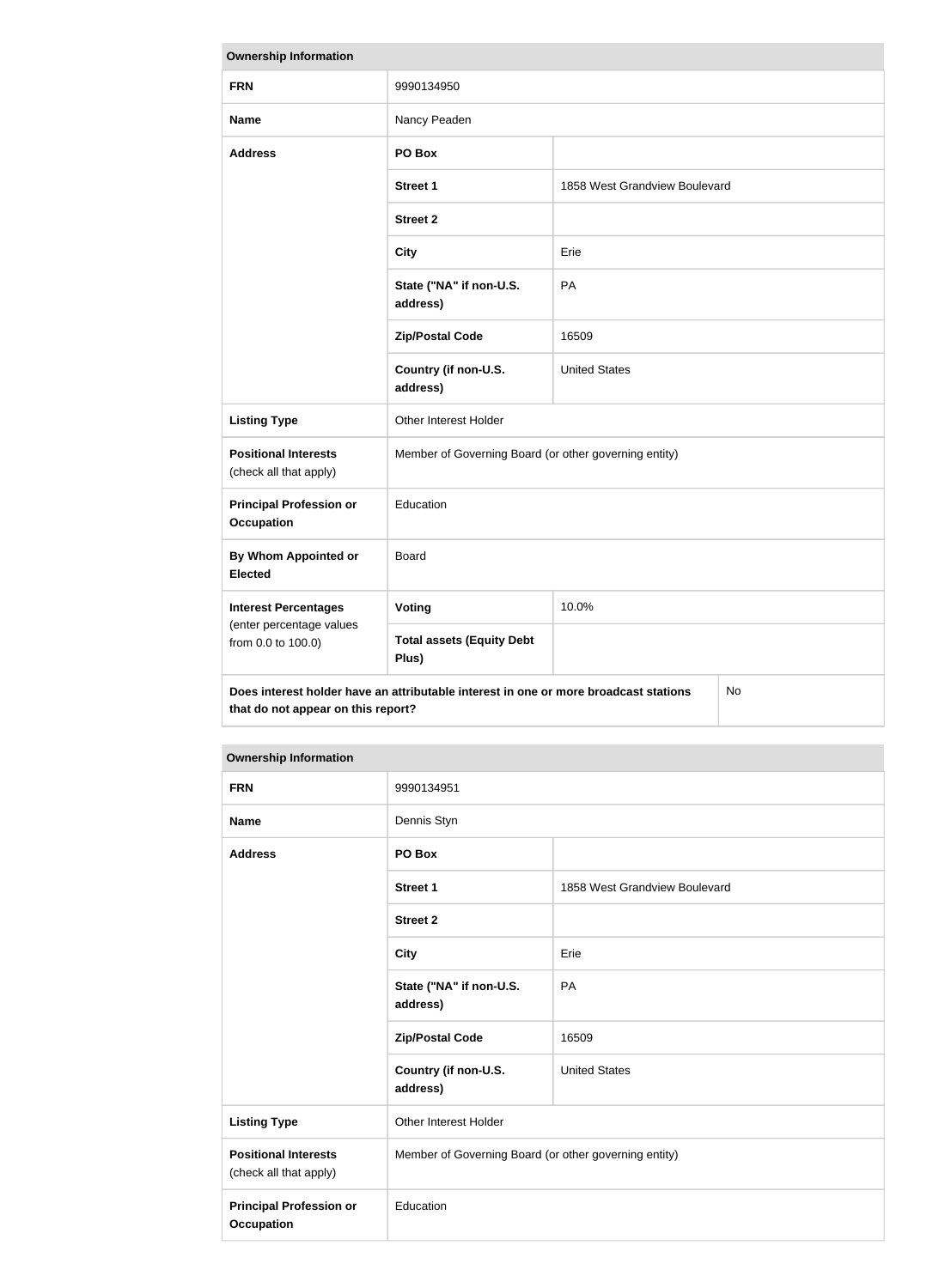| By Whom Appointed or<br><b>Elected</b>                                                                                     | Board                                     |       |  |
|----------------------------------------------------------------------------------------------------------------------------|-------------------------------------------|-------|--|
| <b>Interest Percentages</b><br>(enter percentage values<br>from $0.0$ to $100.0$ )                                         | Voting                                    | 10.0% |  |
|                                                                                                                            | <b>Total assets (Equity Debt</b><br>Plus) |       |  |
| Does interest holder have an attributable interest in one or more broadcast stations<br>that do not appear on this report? |                                           | No.   |  |

| <b>FRN</b>                                                                                                                       | 9990134953                                            |                               |  |
|----------------------------------------------------------------------------------------------------------------------------------|-------------------------------------------------------|-------------------------------|--|
| <b>Name</b>                                                                                                                      | Thomas J. Wedzik                                      |                               |  |
| <b>Address</b>                                                                                                                   | PO Box                                                |                               |  |
|                                                                                                                                  | <b>Street 1</b>                                       | 1858 West Grandview Boulevard |  |
|                                                                                                                                  | <b>Street 2</b>                                       |                               |  |
|                                                                                                                                  | <b>City</b>                                           | Erie                          |  |
|                                                                                                                                  | State ("NA" if non-U.S.<br>address)                   | PA                            |  |
|                                                                                                                                  | <b>Zip/Postal Code</b>                                | 16509                         |  |
|                                                                                                                                  | Country (if non-U.S.<br>address)                      | <b>United States</b>          |  |
| <b>Listing Type</b>                                                                                                              | Other Interest Holder                                 |                               |  |
| <b>Positional Interests</b><br>(check all that apply)                                                                            | Member of Governing Board (or other governing entity) |                               |  |
| <b>Principal Profession or</b><br><b>Occupation</b>                                                                              | Education                                             |                               |  |
| By Whom Appointed or<br><b>Elected</b>                                                                                           | <b>Board</b>                                          |                               |  |
| <b>Interest Percentages</b>                                                                                                      | Voting                                                | 10.0%                         |  |
| (enter percentage values<br>from 0.0 to 100.0)                                                                                   | <b>Total assets (Equity Debt</b><br>Plus)             |                               |  |
| Does interest holder have an attributable interest in one or more broadcast stations<br>No<br>that do not appear on this report? |                                                       |                               |  |

| <b>FRN</b>     | 9990143478                          |                               |
|----------------|-------------------------------------|-------------------------------|
| Name           | James Y. Lin                        |                               |
| <b>Address</b> | PO Box                              |                               |
|                | <b>Street 1</b>                     | 1858 West Grandview Boulevard |
|                | <b>Street 2</b>                     |                               |
|                | City                                | Erie                          |
|                | State ("NA" if non-U.S.<br>address) | PA                            |
|                |                                     |                               |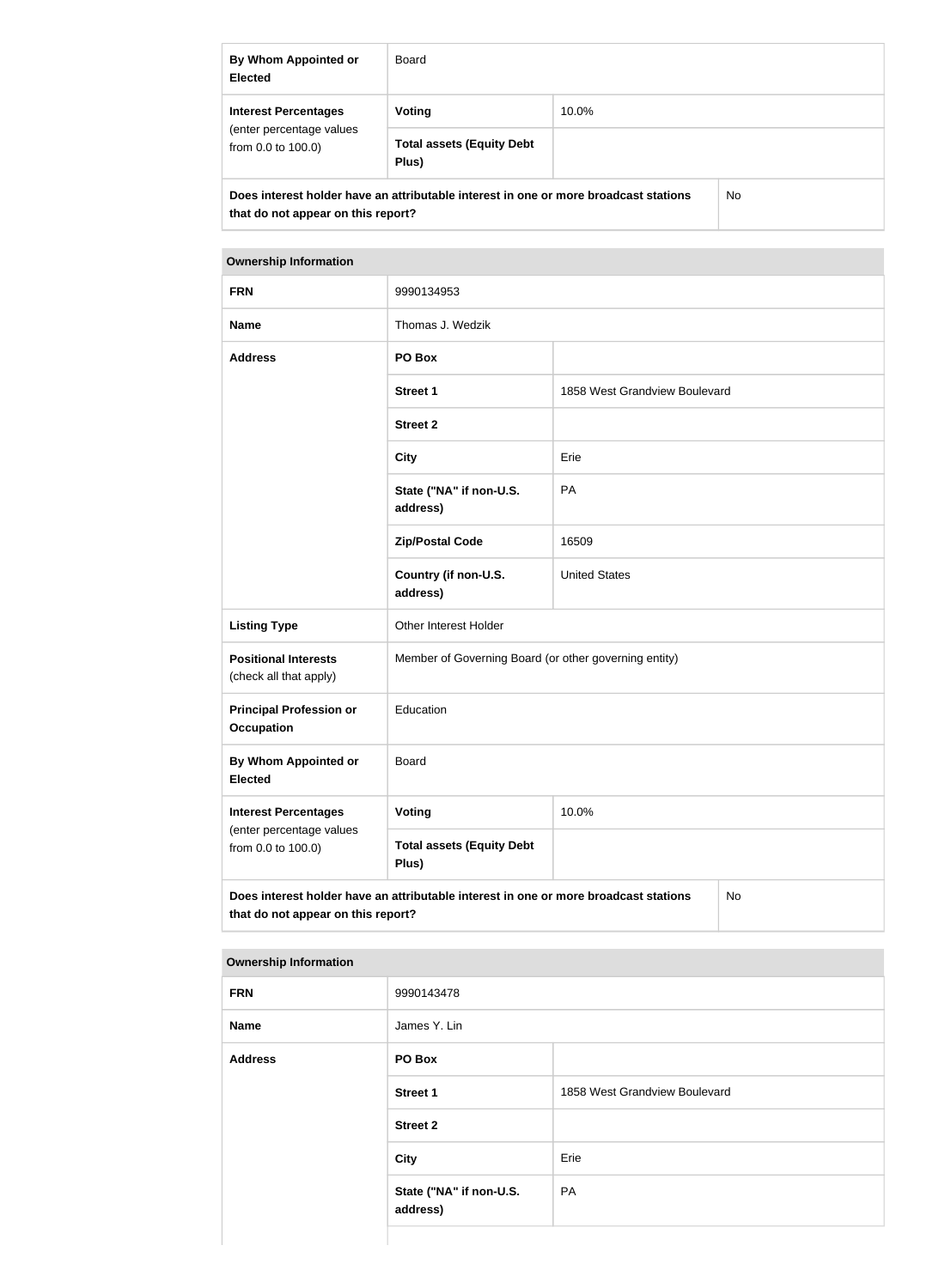|                                                                                                                                  | <b>Zip/Postal Code</b>                                | 16509                |  |
|----------------------------------------------------------------------------------------------------------------------------------|-------------------------------------------------------|----------------------|--|
|                                                                                                                                  | Country (if non-U.S.<br>address)                      | <b>United States</b> |  |
| <b>Listing Type</b>                                                                                                              | Other Interest Holder                                 |                      |  |
| <b>Positional Interests</b><br>(check all that apply)                                                                            | Member of Governing Board (or other governing entity) |                      |  |
| <b>Principal Profession or</b><br><b>Occupation</b>                                                                              | Education                                             |                      |  |
| By Whom Appointed or<br><b>Elected</b>                                                                                           | Board                                                 |                      |  |
| <b>Interest Percentages</b><br>(enter percentage values<br>from 0.0 to 100.0)                                                    | Voting                                                | 10.0%                |  |
|                                                                                                                                  | <b>Total assets (Equity Debt</b><br>Plus)             |                      |  |
| Does interest holder have an attributable interest in one or more broadcast stations<br>No<br>that do not appear on this report? |                                                       |                      |  |

| <b>Ownership Information</b>                                                                                                     |                                                       |                               |  |
|----------------------------------------------------------------------------------------------------------------------------------|-------------------------------------------------------|-------------------------------|--|
| <b>FRN</b>                                                                                                                       | 9990143479                                            |                               |  |
| <b>Name</b>                                                                                                                      | Jerry Alonge                                          |                               |  |
| <b>Address</b>                                                                                                                   | PO Box                                                |                               |  |
|                                                                                                                                  | <b>Street 1</b>                                       | 1858 West Grandview Boulevard |  |
|                                                                                                                                  | <b>Street 2</b>                                       |                               |  |
|                                                                                                                                  | <b>City</b>                                           | Erie                          |  |
|                                                                                                                                  | State ("NA" if non-U.S.<br>address)                   | PA                            |  |
|                                                                                                                                  | <b>Zip/Postal Code</b>                                | 16509                         |  |
|                                                                                                                                  | Country (if non-U.S.<br>address)                      | <b>United States</b>          |  |
| <b>Listing Type</b>                                                                                                              | Other Interest Holder                                 |                               |  |
| <b>Positional Interests</b><br>(check all that apply)                                                                            | Member of Governing Board (or other governing entity) |                               |  |
| <b>Principal Profession or</b><br><b>Occupation</b>                                                                              | Education                                             |                               |  |
| <b>By Whom Appointed or</b><br><b>Elected</b>                                                                                    | Board                                                 |                               |  |
| <b>Interest Percentages</b>                                                                                                      | Voting                                                | 10.0%                         |  |
| (enter percentage values<br>from 0.0 to 100.0)                                                                                   | <b>Total assets (Equity Debt</b><br>Plus)             |                               |  |
| Does interest holder have an attributable interest in one or more broadcast stations<br>No<br>that do not appear on this report? |                                                       |                               |  |

| <b>FRN</b> | 143480<br>aac |
|------------|---------------|
|------------|---------------|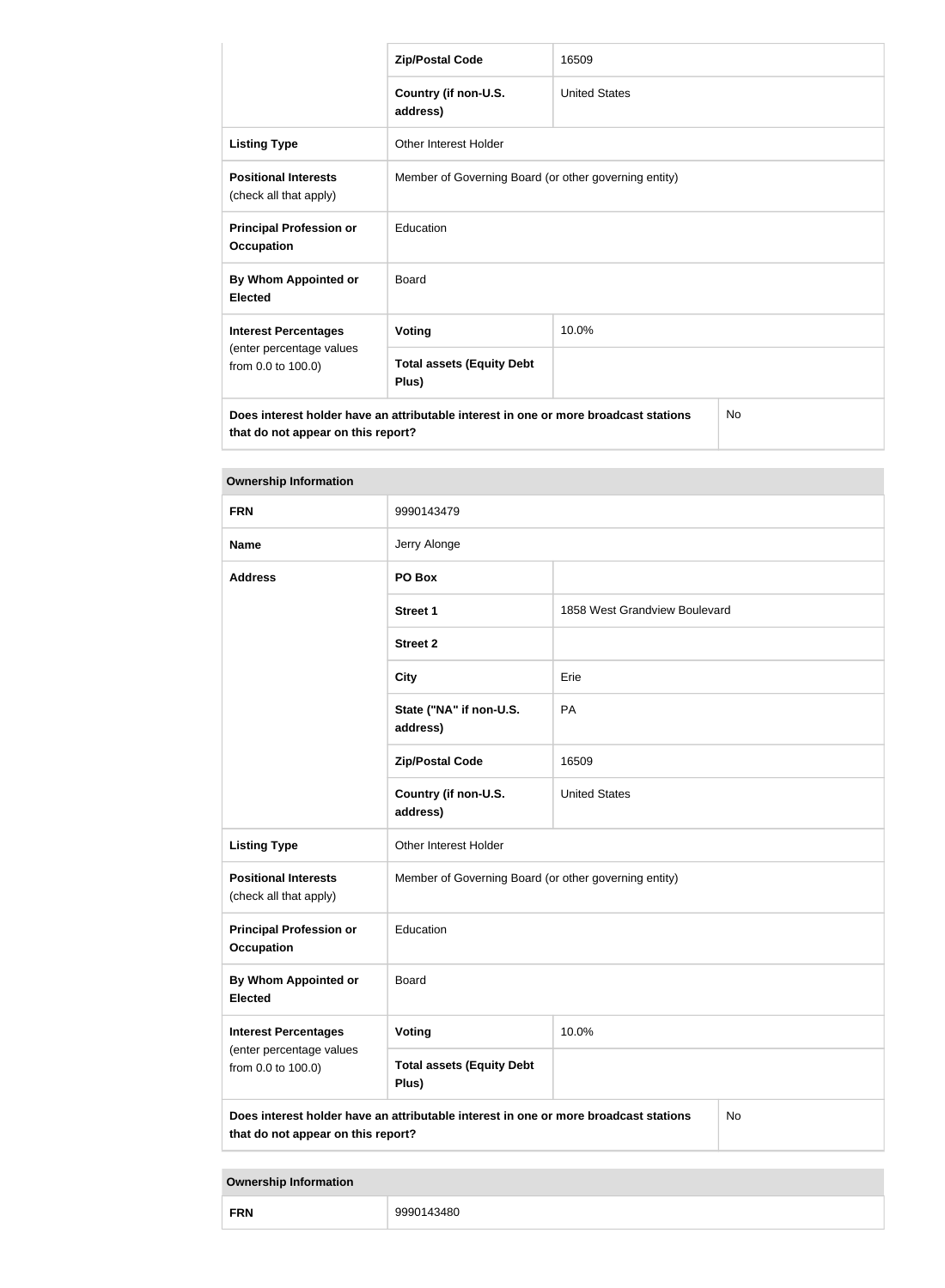| <b>Name</b>                                                                                                                                                | Steven G. Inman                           |                               |  |
|------------------------------------------------------------------------------------------------------------------------------------------------------------|-------------------------------------------|-------------------------------|--|
| <b>Address</b>                                                                                                                                             | PO Box                                    |                               |  |
|                                                                                                                                                            | <b>Street 1</b>                           | 1858 West Grandview Boulevard |  |
|                                                                                                                                                            | <b>Street 2</b>                           |                               |  |
|                                                                                                                                                            | <b>City</b>                               | Erie                          |  |
|                                                                                                                                                            | State ("NA" if non-U.S.<br>address)       | PA                            |  |
|                                                                                                                                                            | <b>Zip/Postal Code</b>                    | 16509                         |  |
|                                                                                                                                                            | Country (if non-U.S.<br>address)          | <b>United States</b>          |  |
| <b>Listing Type</b>                                                                                                                                        | Other Interest Holder                     |                               |  |
| <b>Positional Interests</b><br>(check all that apply)                                                                                                      | Officer                                   |                               |  |
| <b>Principal Profession or</b><br><b>Occupation</b>                                                                                                        | Education                                 |                               |  |
| <b>By Whom Appointed or</b><br><b>Elected</b>                                                                                                              | Board                                     |                               |  |
| <b>Interest Percentages</b>                                                                                                                                | Voting                                    | 0.0%                          |  |
| (enter percentage values<br>from 0.0 to 100.0)                                                                                                             | <b>Total assets (Equity Debt</b><br>Plus) |                               |  |
| Does interest holder have an attributable interest in one or more broadcast stations<br>No<br>that do not appear on this report?                           |                                           |                               |  |
|                                                                                                                                                            |                                           |                               |  |
| (b) Respondent certifies that any interests, including equity, financial, or voting<br>Yes<br>interests, not reported in this filing are non-attributable. |                                           |                               |  |

If "No," submit as an exhibit an explanation.

**(c) Is Respondent seeking an attribution exemption for any officer or director with duties wholly unrelated to the Licensee(s)?** If "Yes," complete the information in the required fields and submit an Exhibit fully describing that individual's duties and responsibilities, and explaining why that individual should not be attributed an interest. No

# **Certification**

| <b>Section</b>                  | Question                           | <b>Response</b> |
|---------------------------------|------------------------------------|-----------------|
| <b>Authorized Party to Sign</b> | WILLFUL FALSE STATEMENTS ON        |                 |
|                                 | THIS FORM ARE PUNISHABLE BY        |                 |
|                                 | FINE AND/OR IMPRISONMENT (U.S.     |                 |
|                                 | CODE, TITLE 18, SECTION 1001), AND |                 |
|                                 | OR REVOCATION OF ANY STATION       |                 |
|                                 | LICENSE -- OR CONSTRUCTION         |                 |
|                                 | PERMIT (U.S. CODE, TITLE 47,       |                 |
|                                 | SECTION 312(a)(1)), AND/OR         |                 |
|                                 | FORFEITURE (U.S. CODE, TITLE 47,   |                 |
|                                 | SECTION 503).                      |                 |
|                                 |                                    |                 |